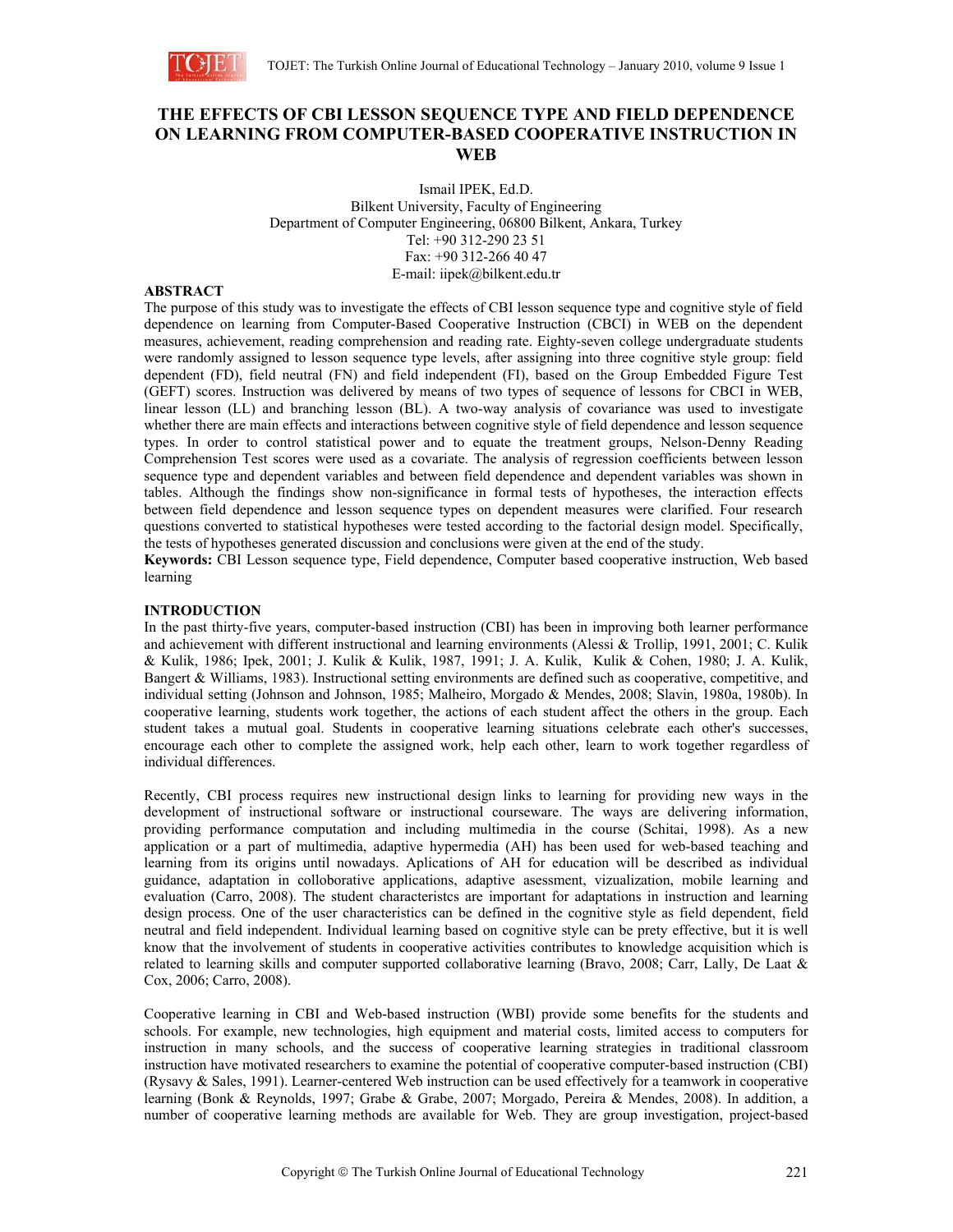

learning, problem-based learning, learning by design, partner activities, round tables and electronic conferences techniques (Bravo, 2008; Grabe & Grabe, 2007). All these cooperative learning techniques are available for the Web.

Learning setting environments are dealing with learner's characteristics. For this reason, cooperative learning activities in CBI and Web based instruction have focused on achievement, ability, social interchange, motivation, attitudes and gender comparisons. The learning situation is based on cognitive styles and learning styles. The learner's cognitive style of field dependence indicates how, when, and what learners intent to learn.. The interaction between the levels of field dependence and sequencing strategies such as linear and branching lessons provide important cues to develop an effective CBI program, tasks, adaptation rules, adaptation capabilities of courses, learning strategies (Carro, 2008) and a lesson in WEB-Based Instruction (WBI) and multimedia and hypermedia in the delivery of CBI (Grabe & Grabe, 2007; Ipek, 2001).

These limitations suggested that research was needed to investigate how learners in different cognitive style were affected from different CBI lesson sequences in a WEB site according to their reading, comprehension, and perception skills. To develop effective CBI lessons, we need to recognize basic factors and new links for WBI, and a lesson designer should be aware of evaluating instructional programs offered by WEB sites, and multimedia systems for the future software and instructional designers. This study may bring an acceptable contribution of lesson sequence segments and computer-supported cooperative learning for the future research, instructional and technological environments with new technologies.

## **Types of Lesson Sequences in CBI**

The simplest type of lesson sequence in CBI programs is the linear sequence. This type of lesson sequence has one topic or concept for presenting information and then asking questions. All students go through the presentation and questions in this order (Alessi & Trollip, 1991; Grabe & Grabe, 2007; Ipek, 2001). In addition, hierarchical sequence, familiarity and difficulty sequence in a linear lesson design are determined by the author. In the linear form of instruction the learner is presented with instructional sequences consisting of text presentations, which are combined with different visuals, questions and feedback. Although there are several instructional structures and sequences, all learners follow same path and format (Grabe & Grabe, 2007; Ipek, 2001; Price, 1991). Linear lesson is a single sequence of instruction that is presented to all learners (Jonassen, 1988). Linear approach permits no choices and no remediation based on learning assessment (Price, 1991).

Another type of sequence in CBI programs is the branching sequence. Branching is the technique for using different ways to learn any content in the program. There are different types of branching, such as forward branch, backward branch, and sideways branchs. In addition, learner-directed branching, review branching, single and multiple remediation branching may be used in CBI. The amount of branching in a CBI program is a continuous variable, ranging from occasional branch points to branching after every student response. Branching

does not occur after every question, but it does occur frequently (Alessi & Trollip, 1991, 2001; Ipek, 2001). It also pretest the learner to see how much of the information to be presented in a given sequence is already known (Grabe & Grabe, 2007; Price, 1991). When we talk about branching lessons, amount of branching, criteria for branching and direction of branching should be mentioned. These functions occur based on individual performances, cumulative performance, or student choice. When we apply the rules for a WBI, it is necessary to make a decision about learner's performances and their cognitive style of fielddependence. Branching programs are more complex than linear programs but allow for greater individualization of instruction (Grabe & Grabe, 2007; Ipek, 2001).

#### **Cooperative Learning and Achievement**

In cooperative learning groups, group ability composition on achievement has been discussed to show advantages of cooperative settings over competitive or individual setting (Slavin, 1980a, 1980b, 1991, 1995, 1996; Webb, 1980a, 1980b; Sharon, 1980). The effectiveness of cooperative CBI has focused on achievement of students working cooperatively with different lesson sequence groups. Cooperative learning, as an instructional methodology, affects students' needs and their achievements in heterogeneous groups. Because cooperative learning, as mentioned above, was constructed in order to develop learner performance between or within learning groups. Typically, cooperative learning groups consist of two to five students. They are mixed with respect to ability, cognitive style, learner style gender, and ethnic groups. Cooperative learning techniques are hardly new. Cooperative groups provide a way to include students with special needs and cooperation in CBI (Grabe & Grabe, 2007).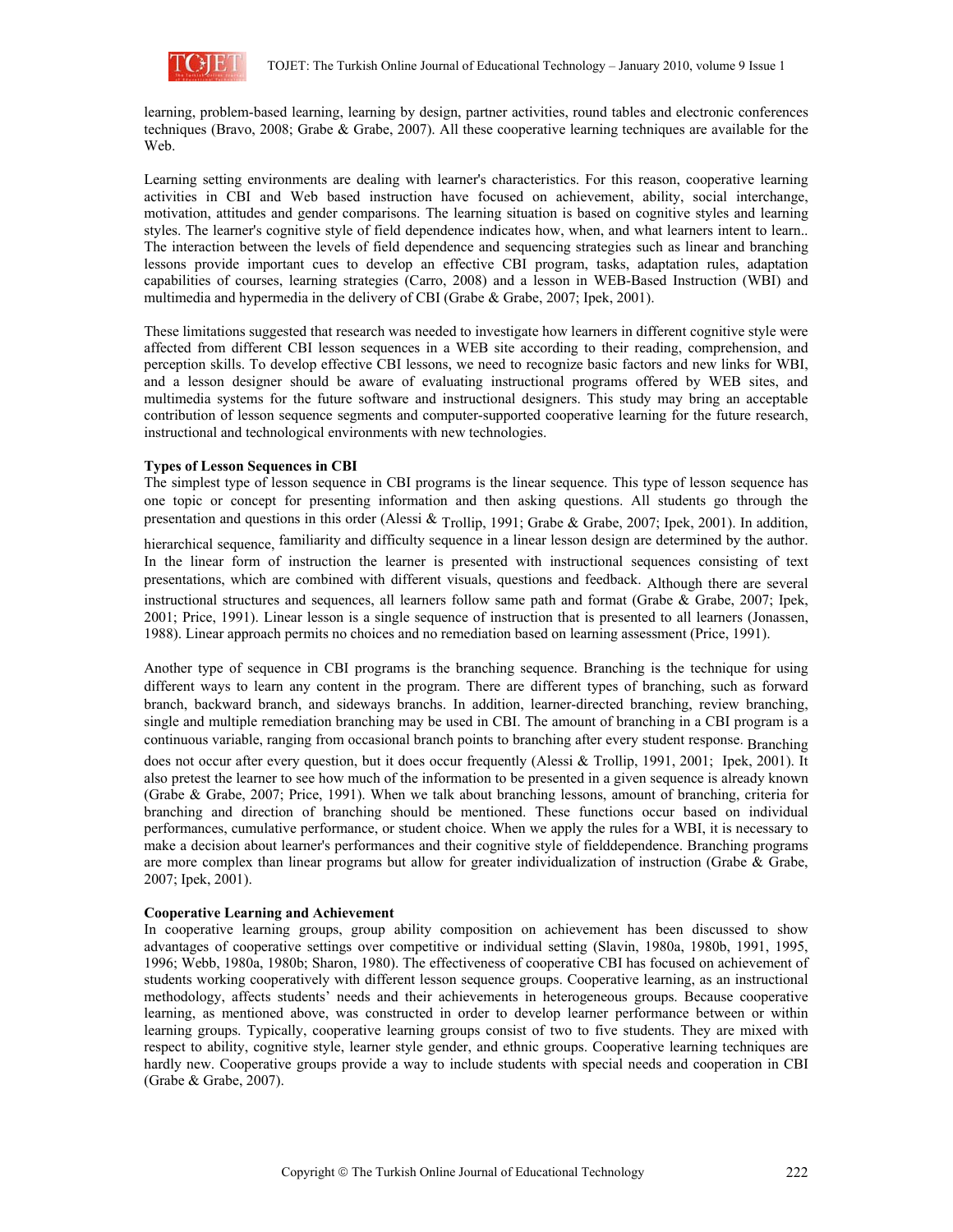

Knowing the effects of CBI on student achievement provides benefits for adapting of instruction in different lesson type groups. The process provides us to develop effective instructional strategies for WBI or CBI program (Carro, 2008; Grabe & Grabe, 2007). In addition, effectiveness of CBCI deals with applying instructional methods, creating effective conditions, and considering the type of learning outcomes. These procedures are based on instructional design theories in order to conduct unique instructional strategies for CBI and WBI.(Grabe & Grabe, 2007). The WBI can be designed to ignore or develop cooperative learning. During this time, given an appropriate instructional design, learners in a small group working together to gain shared goals (Reeves & Reeves, 1997). Cooperative learning in colloborative systems can be worked as instructional method in the process and WBI process provides structures and interactions between learners and computer (Bravo, 2008; Carr et al.. 2006; Carro, 2008). The process gives learners instructional and social benefits for collaborative learning. Here, the WBI components and procedures were indicated and discussed effectively. The procedures on Web learning are also well discussed to create effective instructional Web sites and cooperative learning (Khan, 1997). In the last decade, the web instruction was released to use in our classroom as an instructional technology tool (Grabe & Grabe, 2007; Crossman, 1997). Today, the web has unique potential to create more creative learning environments for students and schools.

## **Human Information Processing and Cognitive Styles**

One of the most important aspects of visual communication is perception. Perception deals with awareness of objects in learning environment. The human information processing in psychology provides a foundation for interface design. The human-computer interface is a communications channel between the user and the computer. The interface includes both physical and conceptual components. Physical components include input devices such as mice and touch panels; and output devices such as visual displays and sound. Conceptual components include selection methods such as menus or direct manipulation; and representation schemes such as screen layout and graphics/text mixed (Marchionini, 1991). For the information processing, (1) learners have a working memory limited to information, (2) learners must have their attention refreshed frequently, and (3) recalling information requires more cognitive effort than recognizing information. While working on the Web, the information processing procedures affect human performance for meaningful learning on the WEB. As a learner-centered web instruction, there are alternative strategies such as critical, creative and cooperative learning on the web (Clark & Mayer, 2003; Grabe & Grabe, 2007) In addition, there are several techniques for learning on the web. For example, creative thinking techniques indicate students' willingness to take risks, broad interests, originality, artistic ability, problem finding, commitment to task, elaboration of ideas, and other group performances for creative people. Critical learning techniques provide students with selecting effective methods and ideas. Cooperative learning on the web provide students' teamwork skills to develop ideal strategies for projects. As a result, with WBI processing, students have new learning partners and materials for discovering, producing, and synthesizing knowledge (Bonk & Reynolds, 1997; Mendes, Pereira, & Costa, 2008).

Atkinson & Shiffrin (1968) developed a model for memory involving sensory store, short term memory (STM) and long term memory (LTM) which may be utilized to describe information processing in human-computer interaction. Visual sensory (perception), as a part of sensory store, in information processing provides structures and processes that support learning.

When learners witness an event, it is likely that each learner will describe a somewhat different experience. Their responses are a result of their individual perceptions which are influenced by differences in gender, cognitive styles, social interactions, interests, achievements, learning styles, and abilities (Witkin, 1976). The individual differences in the ways in which information is organized and processed are known as cognitive styles.

Messick (1976) identified more than 20 cognitive styles. This study will deal with only one style, field dependence. According to Messick (1976), the field independent person tends to articulate figures as discrete from their backgrounds and can more easily differentiate objects from the embedding context, whereas the field dependent person tends to experience events globally. Similarly, Jonassen (1989) indicated that the field dependent learner views information on the computer screen globally.

#### **Definitions of terms**

**Cognitive Styles:** Messick (1976) described cognitive styles as "information processing habits representing the learner's typical mode of perceiving, thinking, problem solving, and remembering" (p. 14). Moreover, "they are conceptualized as stable attitudes, preferences, or habitual strategies determining a person's typical modes of perceiving, remembering, thinking and problem solving" (Messick, 1976, P. 5). This study is concerned with the cognitive style of field dependence.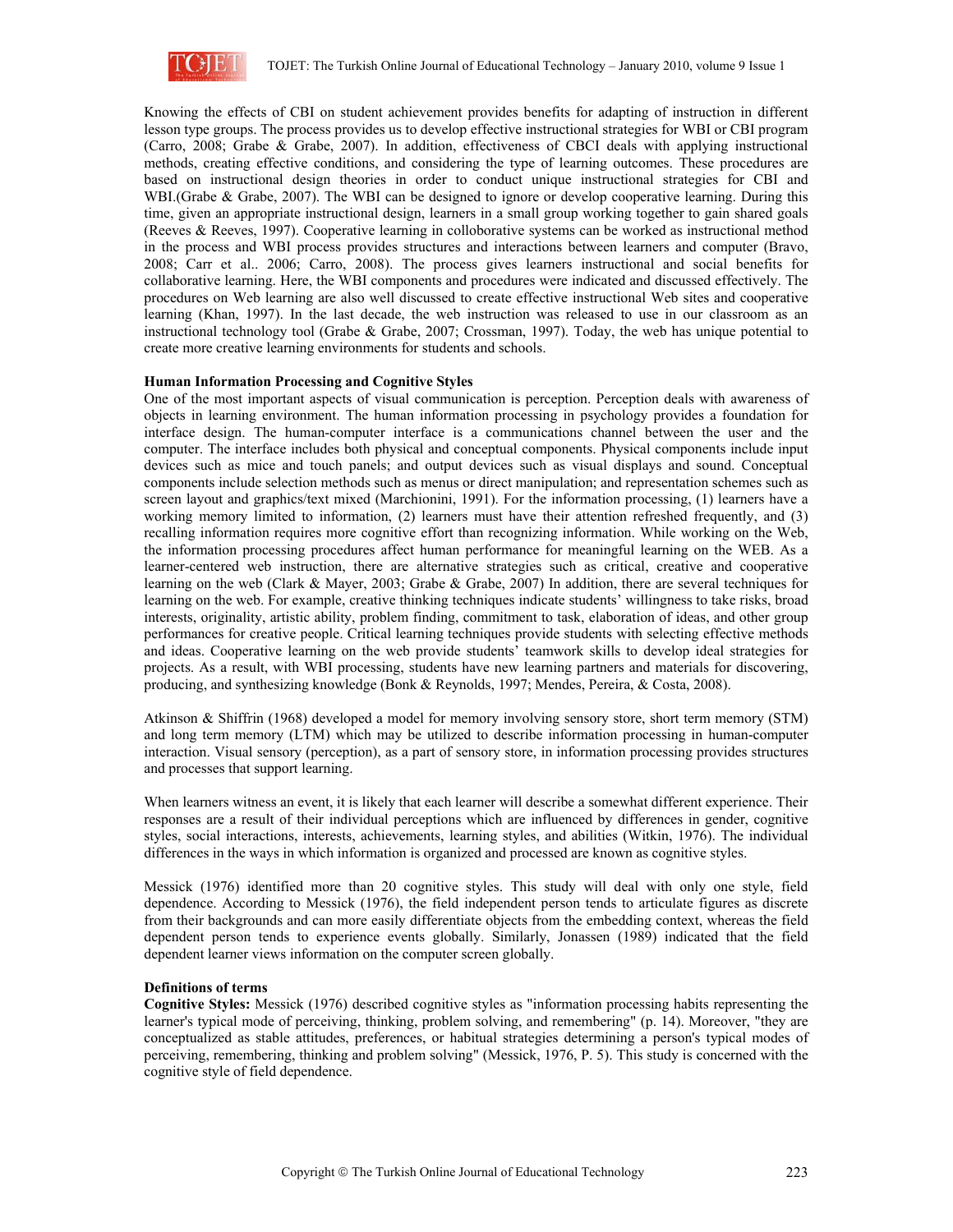

**Field Dependence (FD):** According to Goodenough & Witkin (1977), field dependence is "the tendency to rely on external referents", whereas field-independence is "the tendency to rely upon internal referents" (p. 189). Field dependence is marked by a propensity for making intuitive responses that are affected by contextual factors, without determining the relevance of these factors. For this study, field dependence levels were determined as field dependent (FD), field neutral (FN), and field independence (FI), based on GEFT scores. Students who achieved one-half standard deviation below the mean were classified as field dependent, and those in the middle were classified as field neutral (FN) (Dwyer & Moore, 1991, 1992, 1994; Ipek, 1995; Lee, 1994; Moore & Dwyer, 1991).

**Field Independence** (FI) is marked by a propensity for distinguishing and coordinating items extracted from complex backgrounds that may be confusing to others. For this study, students who achieved one half standard deviation above the mean were considered to be field independent (FI).

**Linear Lesson (LL)** is a single sequence of instruction that is presented to all learners (Jonassen, 1988). They follow same path in the instruction.

**Branching Lesson (BL)** is the technique for moving from one place to another in the program or software applications (structure).

**Achievement:** level of knowledge or skill assessed by individual pretest and posttest scores on a WBI lesson, reading comprehension and rate.

**Web-Based Instruction** (WBI) is can be viewed as an innovative approach for delivering instruction to a remote audience, using the Web as the medium (Khan, 1997).

#### **RESEARCH METHODOLOGY**

**Purpose:** The purposes of this study are to determine if a main effect exists between variations in lesson sequence types on achievement in a WBI lesson, and on reading comprehension and reading rate scores. And if an interaction exists between lesson sequence types and cognitive style of field dependence (1) on achievement levels in a WBI lesson, (2) on reading comprehension and reading rate.

#### **Research Questions**

This study focuses on how to design a lesson sequence on the computer and WEB screen for providing contributions into the lesson sequence display in terms of learner characteristics and perception, and human computer interaction (HCI). The study determined the effects of lesson sequence approaches in CBI and cognitive style of field dependence on the dependent variables, the achievement on learning from a Computer-Based Cooperative Instruction (CBCI) in WEB, and reading abilities such as reading comprehension, reading rate. The research questions are:

- 1. Is there a significant main effect between lesson sequence type (linear lessons versus branching lessons) on achievement in a WEB-Based Instruction?
- 2. Is there a significant main effect between lesson sequence type (linear lessons versus branching lessons) on the reading comprehension scores?
- 3. Is there a significant interaction between lesson sequence type (linear lessons versus branching lessons) and the cognitive style of field dependence (FD) measured by achievement in a WEB-Based Instruction ?
- 4. Is there a significant interaction between lesson sequence type (linear lessons versus branching lessons) and the cognitive style of field dependence (FD) in terms of reading comprehension scores?

## **Research Design**

**Procedures:** This study utilizes a (2X3) ANCOVA factorial design. Each research question was analyzed by factorial experiments and correlations. To accomplish this, a design model was used to test hypotheses, without which the analysis may not be controlled between parameters.

A two factor experimental research design was employed (Freed, Ryan & Hess, 1991). In this case, one factor is the treatment variable of lesson sequence types, which includes linear lesson (LL) and branching lesson (BL). The second factor is the level of cognitive style. The cognitive style levels were identified as field independent (high), field neutral-FN, and field dependent (low). Field dependence (low) is demonstrated by achieving scores (low scores  $(scores < 7 (\overline{X} - 0.5\sigma))$  on the group embedded figure test, and field independence (high) is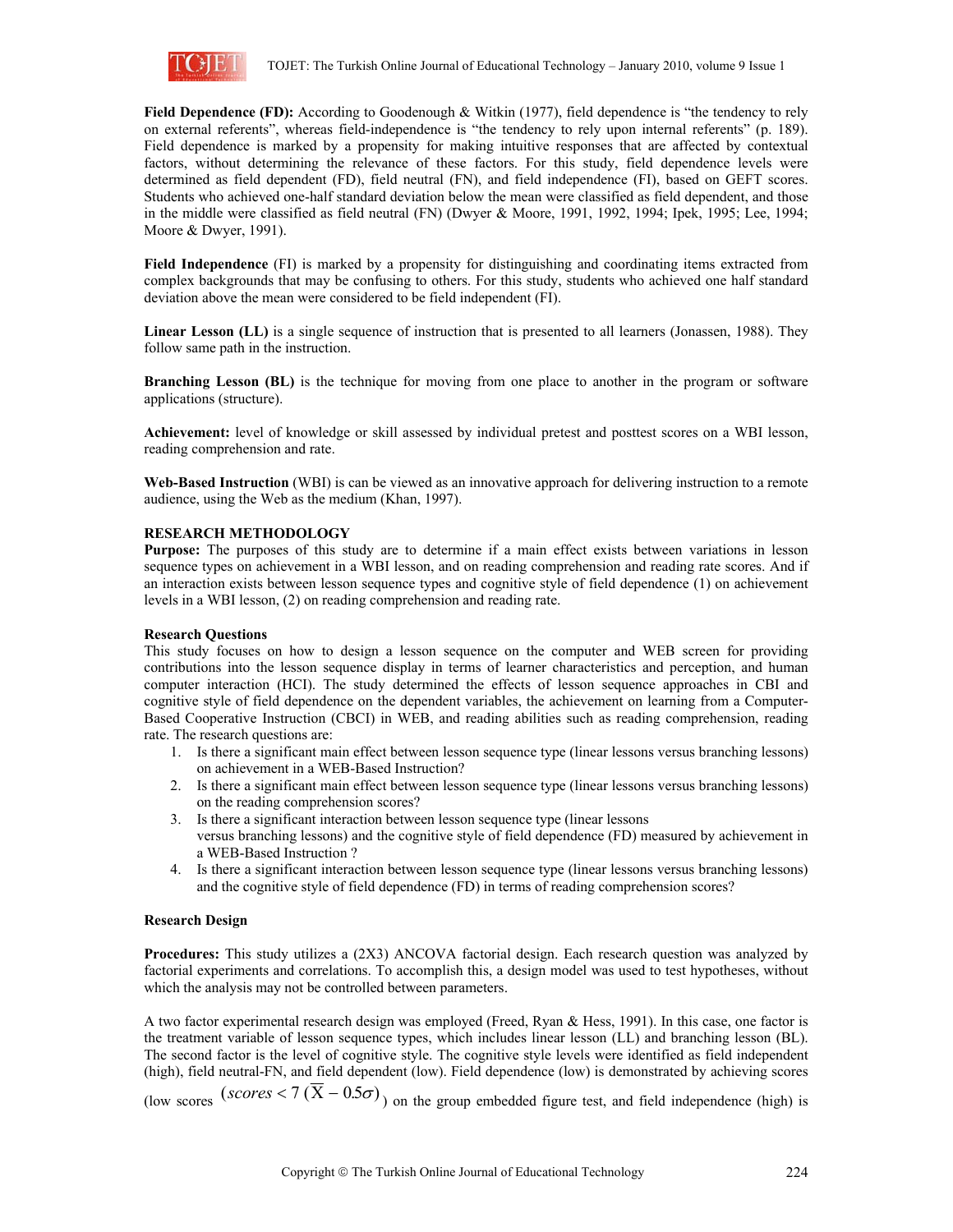

demonstrated by achieving scores (scores  $\geq 12 \left( \overline{X} + 0.5\sigma \right)$ ). Students achieving scores  $(7 \leq \textit{scores} < 12 (\overline{X} + 0.5\sigma))$  were considered to be field-neutral in the study. The test takes approximately

20 minutes for a subject to complete. Materials created by researcher were used to facilitate and examine the performance of students. The GEFT results are summarized in Table 1 and Figure 1. The study employs a randomized blocks design by assuming three cognitive style blocks of subjects in the experiment as a fixed effect model. Stratified randomization was used to assign subjects to treatment groups.

A series of two-way analysis of covariance was used to analyze the data. In order to control statistical power and to equate the treatment groups (LL/BL), Nelson-Denny Reading Comprehension Test (N-DRCT) scores were used as a covariate. In addition, SPSS® for Unix (version 6.1), a statistical software package was used. To check the validity and the power of prediction, simple regression and Pearson-product-moment correlation coefficients were calculated for the measured two variables using StatView 512+™. In addition, reliability and validity were reviewed for the instructional materials using a covariate measure and judge validity, respectively. The WBI lesson was reviewed by twenty undergraduate students who were taking a computer literacy course at the Faculty of Humanities and Letters, and Faculty of Business Administration at Bilkent University in Turkey. In addition, pretest and posttest instructional materials were pilot tested using a group of five graduate students, and used for the previous studies (Ipek, 1995, 1997, 1998). The process was conducted based on formative evaluation.

The mean differences of dependent measures were analyzed to clarify the main effects by using regression analysis, ANCOVA and ANOVA. And then the interaction effects between field dependence and lesson sequence type on dependent measures were clarified.

|                                                              | <b>Treatment Variables</b> |                                |  |  |  |  |
|--------------------------------------------------------------|----------------------------|--------------------------------|--|--|--|--|
|                                                              | Linear<br>Lesson $(LL)$    | <b>Branch</b><br>Lesson $(LL)$ |  |  |  |  |
| G<br>(FD)<br>Field<br>r<br>Dependent<br>0<br>u               | $N = 16$                   | $N = 17$                       |  |  |  |  |
| p<br>(FN)<br>L Field Neutral<br>e                            | $N = 14$                   | $N = 13$                       |  |  |  |  |
| (FI)<br>$\overline{\mathbf{V}}$<br>Field<br>e<br>Independent | $N = 14$                   | $N = 13$                       |  |  |  |  |
| S<br>Total                                                   | $N = 44$                   | $N = 43$                       |  |  |  |  |

**Figure 1** Numbers of Subjects with Design of the Study

**Participants:** Eighty-seven college freshman students at Bilkent University in Ankara, Turkey, were randomly assigned to lesson sequence types, after assigning into three cognitive style groups (FD, FN, and FI). The Group Embedded Figure Test (GEFT) was used to determine their cognitive style levels as FD, FN, and FI. All subjects were volunteers. They have worked based on cooperative learning rules. They were in different programs not in a geology program and their language (Turkish) was native for them and English is a second language. Instruction at the university is in English.

**Research Variables:** Independent variables of the study were the levels of field dependence and lesson sequence types. Dependent variables were achievement in geology and reading comprehension.

The research design model will be formulated as follows. **R G1 O1 X O2 R G2 O3 X O4**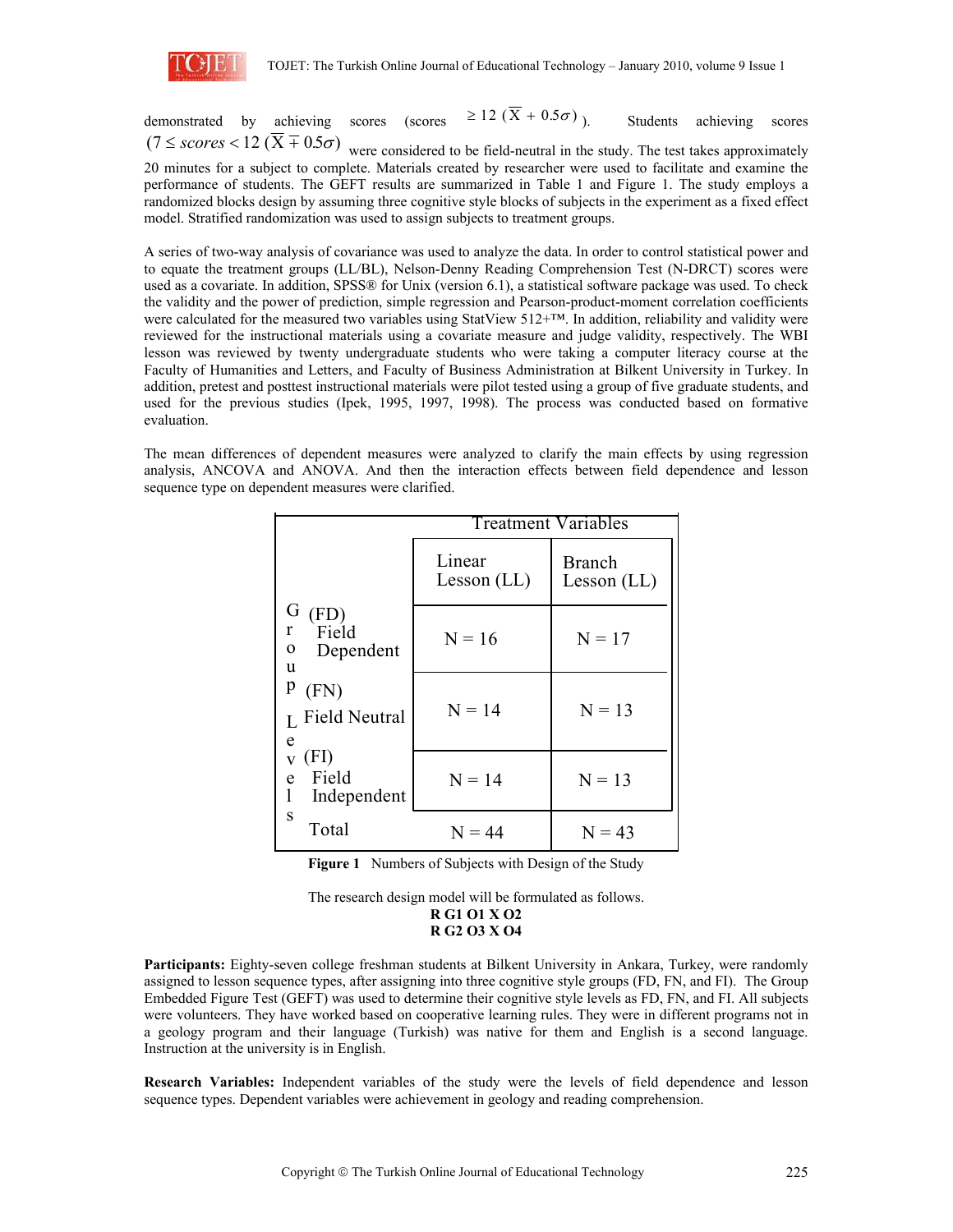

## **Research Materials (Instruments)**

**Group Embedded Figure Test (GEFT):** This is a version of the Embedded Figures Test (EFT). It can be used for group administration to measure of FD students (Witkin, Oltman, Raskin, & Karp, 1971; Goldstein & Blackman, 1978). For this study, GEFT will be administered in a 20-minute testing session. The test contains three sections: the first section, which contains 7 simple items, and second and third sections, each of which contains 9 more difficult items. The reliability is r= .82. The validity with criterion variable has been found the range of .63 to .82.

**WBI Versions of Lessons:** WBI versions of the linear (LL) and branching lessons (BL) were selected directly from the WEB site which are used to teaching fundamentals of geology course for students on the Internet. For this research, the unit in geology WEB includes three lessons covering the volcano, types of volcanoes, and volcanic eruptions. The WBI lesson which is named volcanoes at http: //volcano.und.nodak.edu/vw.html was used to teach volcanoes in the Internet. Based on this WEB site, directions for linear and branching lesson groups were given. To use the WEB site, the characteristics of linear and branching lessons were defined and distributed as a manual to learners and users to follow them during the WBI. Each lesson has subcategories to elaborate instruction menu. The WBI lessons were used to measure dependent variables and their effects for this study.

**Pretest:** A pretest was given to determine the learner's experience in the fundamentals of geology. To provide additional support for this, learners' backgrounds and experiences with related courses were used to ascertain their knowledge about the subject. The pretest and other criteria were used to control and eliminate these negative effects between treatment groups. The test consisted of ten items. These items are considered to test prior knowledge and incoming information about a text. As a result, the internal consistency reliability of the test was calculated by the KR-20 formula and reached this result:  $(r_{xy} = .52)$ .

**Reading Test:** The Nelson-Denny Reading test (form E or F) (Brown, 1981) was administered to assess student reading comprehension and reading rate.

**Posttest:** A posttest was used to define improvements and achievement levels in geology for text density in the CBI tutorial. Field dependent learners have different achievement scores in class, according to the literature. There is a factor that is defined such as text density levels. The posttest results were evaluated to define the effects of lesson sequence types in learning for field dependent learners. There were a number of indications for the content, text style, objectives, and cognitive effects in the instructional process. Additionally, the posttest questions were written and adapted from the test banks of fundamental geology textbooks for the general studies program. For this reason, test items for this study had high reliability and validity. KR-20 Internal consistency reliabilities of the total test were calculated. The reliability of the posttest was found to be  $r_{xy}=65$ . The total test consisted of 15 items. To prepare the posttest, the crosstabulation table was conducted in two dimensions for objectives and content. After writing objectives, the researcher decided how many test items were necessary to control for objectives reached for a text in Web. In accordance with the testing literature, each objective was examined by at least one or more test items to support lesson sequence types approach.

|            |    | $1$ avit $1 \sqcup \sqcup$ means and standard deviations on OET 1 secres $\left( n - \sigma / \right)$ |            |      |      |    |  |
|------------|----|--------------------------------------------------------------------------------------------------------|------------|------|------|----|--|
|            | n  | Std. Dev.<br>Mean                                                                                      | Std. Error | Min. | Max. |    |  |
| Sex        |    |                                                                                                        |            |      |      |    |  |
| male       | 30 | 11.4                                                                                                   | 5.4        | .993 |      | 18 |  |
| female     | 57 | 7.9                                                                                                    | 4.0        | .535 |      | 18 |  |
| LT         |    |                                                                                                        |            |      |      |    |  |
| LL         | 44 | 9.2                                                                                                    | 5.0        | .747 |      | 18 |  |
| BL         | 43 | 9.1                                                                                                    | 4.8        | .724 |      | 18 |  |
| <b>FDI</b> |    |                                                                                                        |            |      |      |    |  |
| FD         | 33 | 4.3                                                                                                    | 1.7        | .287 |      | 6  |  |
| FN         | 27 | 8.9                                                                                                    | 1.5        | .287 |      | 11 |  |
| FI         | 27 | 15.3                                                                                                   |            | .327 |      | 18 |  |

**Table 1**  $\Box$  Means and standard deviations on GEFT scores ( $n = 87$ )

## **Data Gathering Procedures**

Learners were provided with either a linear lesson (LL) type or a branching lesson (HD) type presentation. A computer lab at Bilkent University was used to complete the study and gather information. Before beginning the lessons, participants were given the GEFT to define their cognitive styles. This test has a firm research base, is inexpensive, and is usable for group administration. Researchers have found high validity and reliability scores on the GEFT (Witkin et al., 1971). Participants were then randomly assigned to treatment groups, as seen in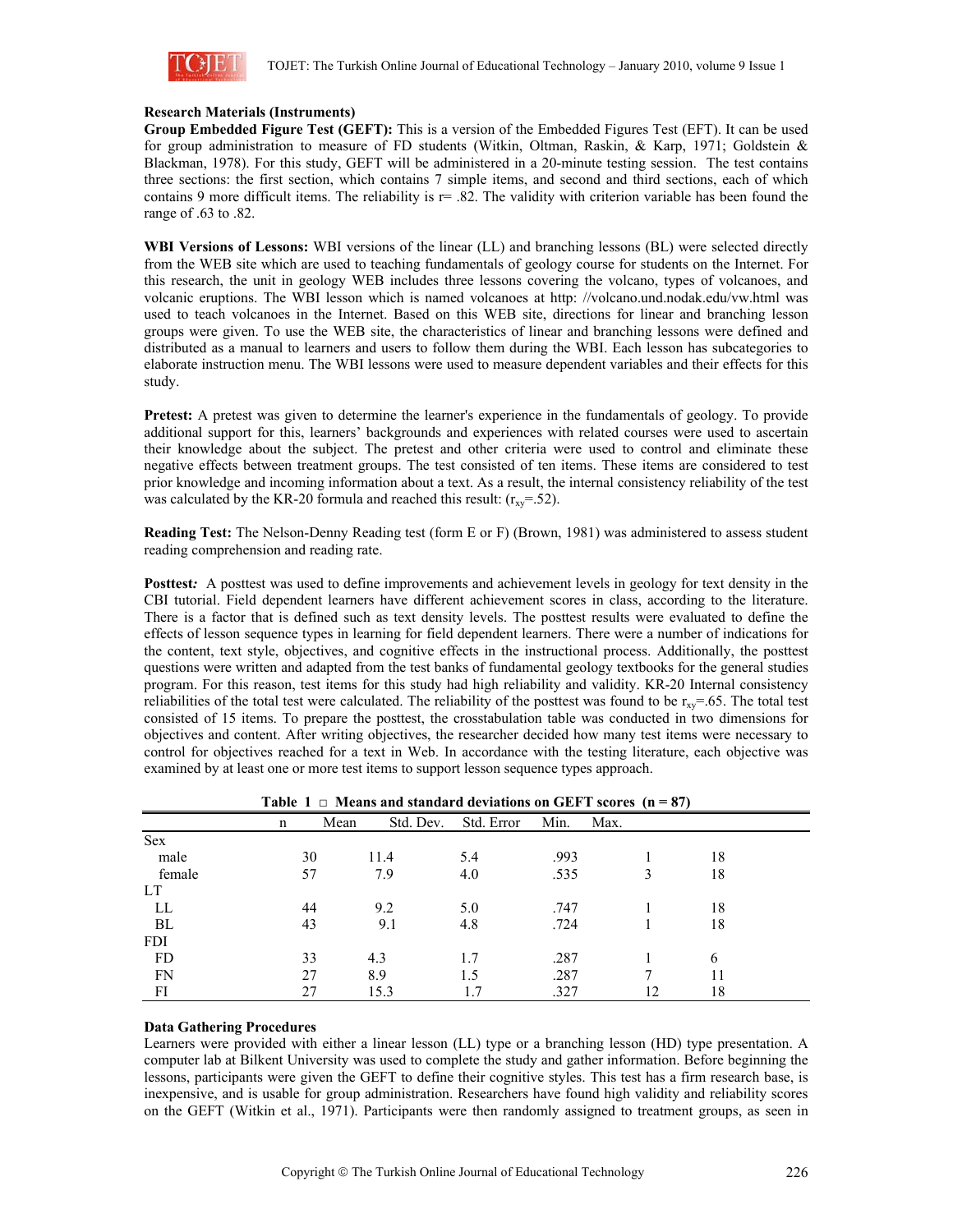

Figure 1. The pretest was administrated before presenting the Web lessons. The Web lessons were then presented and taught for an hour in a week at the computer lab using computers. The lesson time varied across participants. No time limitation was imposed for studying with either Web version. The reading comprehension tests were given to determine student reading comprehension and reading rates. Upon completion of the Web lessons, participants took an achievement test in the CBI tutorial. The computer program automatically recorded the scores of the posttest achievement on each multiple-choice item.

## **Data Analysis**

The first step in analyzing the results of a factorial experiment is usually to gather complete descriptive statistics for a group representing each combination of factors. The mean score of the students on problems representing each of the four combinations (cells) of factors are shown. In addition, correlations between variables and treatment groups were calculated by the Pearson-product-moment correlation matrix.

The next step in analyzing the results of this experiment was to perform an analysis of covariance (ANCOVA) and-using the Nelson-Denny Reading Comprehension Test (N-DRCT) score as a covariate-regression analysis to determine whether the differences between mean scores were statistically significant. If there were differences between at least two groups, according to F ratios, the t test was used to compare treatment groups. As a result, all null hypotheses were tested by F tests to consider the effectiveness or effects of independent variables on dependent variables in the study.

Based on these considerations, a series of two-way analysis of covariance (ANCOVA) was used to test the mean differences of achievement, reading comprehension, reading rate, and lesson completion time for the cognitive style of field dependence (FD/FN/FI) and the lesson sequence types (LL/BL) as two independent factors. In order to control statistical power and to equate the treatment groups (LL/BL), the Nelson-Denny Reading Comprehension Test (N-DRCT) scores were used as a covariate. The correlation between the N-DRCT and achievement scores and the GEFT scores were used to interpret reading comprehension scores for predicting the scores of dependent variables and the effectiveness of independent variables on dependent variables.

For the present study, all statistical analyses were done using a statistical package for Social Sciences (SPSS for Unix version 6.1) on the mainframe, at the Bilkent University Computer Center. To check the validity and the power of prediction, simple regression and Pearson-product-moment correlation coefficients were calculated for the two measured variables using StatView 512+™. In addition, reliability and validity were reviewed for the instructional materials using a covariate measure and judge validity, respectively. The mean differences of dependent measures were analyzed to clarify the main effects by using regression analysis, ANCOVA, and ANOVA. Next, the interaction effects between field dependence and lesson sequence types on dependent measures were clarified. The four research questions converted to statistical hypotheses were tested according to the factorial design model.

## **Results and Findings**

The purpose of the study was to investigate the effects of lesson sequence type and the cognitive style of field dependence on learning from a Web site, based on the dependent measures of achievement, reading comprehension and reading rate. Materials created by the researcher were used to facilitate and examine the performance of students. The independent variables were the levels of cognitive styles (FD/FN/FI) and lesson sequence type (LL/BL). Table 2 presents the means and standard deviations achieved by students in the different treatment categories on the criterion measures such as pretest-posttest (gain) and reading comprehension.

According to the results of the analysis, a Pearson correlation coefficient of .05 between N-DRCT and achievement test scores was obtained. The regression equation for relating the dependent variable is indicating a very low positive relationship between N-DRCT and achievement scores ( $r_x = .17$ ). The regression equation for relating pre-posttest difference (gaining) scores to the N-DRCT score is indicating a negative relationship between the gaining score and N-DRCT score ( $r_x = -.05$ ). The correlation is not meaningful enough to explain information for N-DRCT scores and GEFT scores.

Because no interaction was found between factors, I preferred to compare relationships among variables using the posttest achievements of the Web geology site. The main effects can be interpreted directly. The regression equation for relating the N-DRCT and GEFT scores is indicating a positive relationship between N-DRCT and GEFT scores  $(r_x = .29)$ .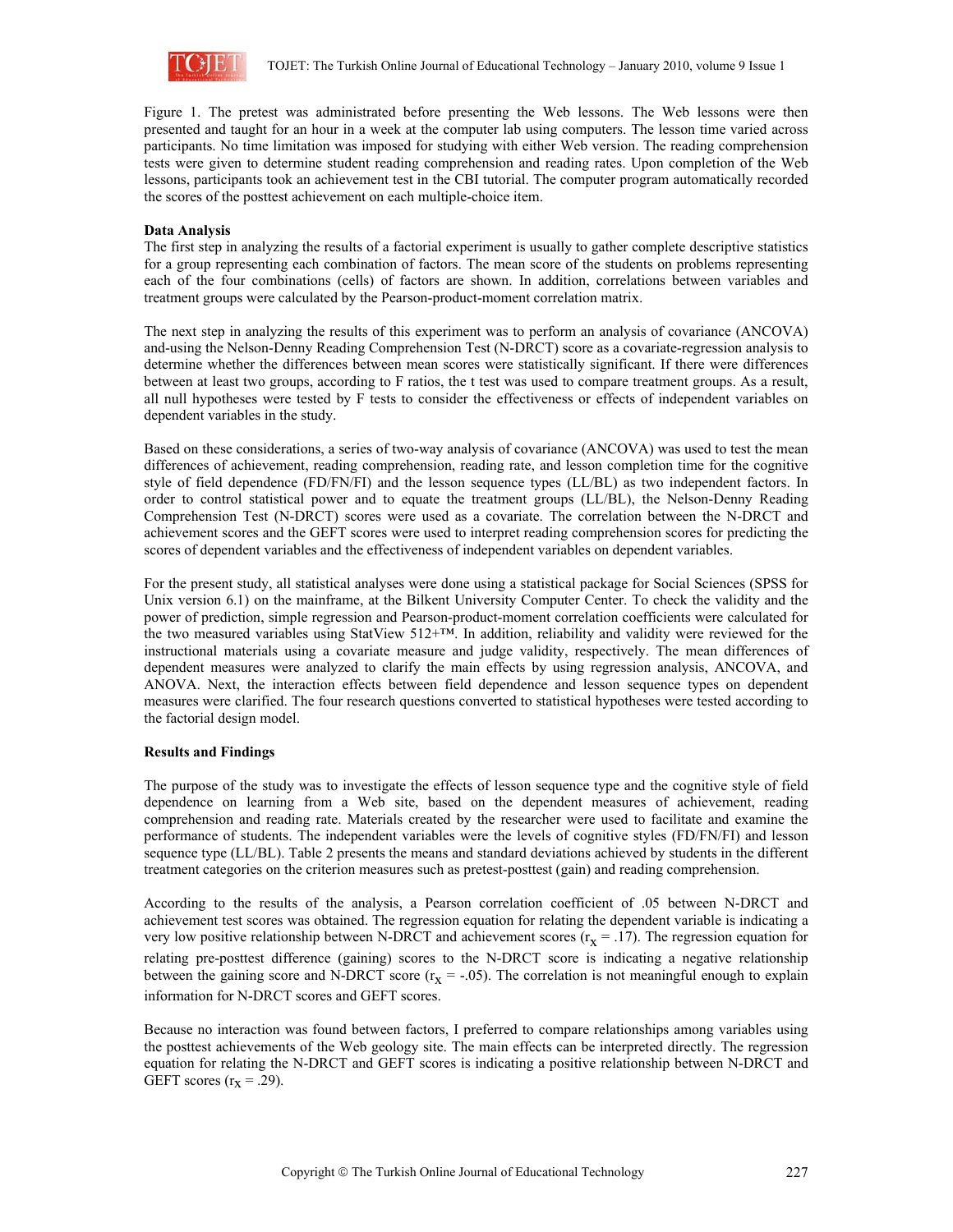

| <b>Field Dependence</b> |          |           | <b>Achievement Scores</b> | <b>N-DRCT Scores</b> | R. Rate |
|-------------------------|----------|-----------|---------------------------|----------------------|---------|
| LL                      |          |           |                           |                      |         |
| FD                      | $N=16$   | M         | 6.5                       | 25.6                 | 163.6   |
|                         |          | <b>SD</b> | 2.1                       | 8.9                  | 65.8    |
| FN                      | $N = 14$ | M         | 4.6                       | 28.0                 | 176.86  |
|                         |          | SD        | 1.3                       | 7.5                  | 58.     |
| FI                      | $N = 14$ | М         | 5.7                       | 29.7                 | 212.86  |
|                         |          | <b>SD</b> | 1.7                       | 9.6                  | 117.27  |
| Total                   | $N = 44$ | М         | 5.6                       | 27.7                 | 183.50  |
|                         |          | SD        | 1.9                       | 8.7                  | 84.53   |
| BL                      |          |           |                           |                      |         |
| FD                      | $N=17$   | M         | 5.4                       | 22.9                 | 160.35  |
|                         |          | SD        | 2.9                       | 6.5                  | 64.88   |
| FN                      | $N=13$   | М         | 5.2                       | 26.2                 | 172.84  |
|                         |          | SD        | 1.5                       | 8.6                  | 67.43   |
| FI                      | $N=13$   | M         | 5.3                       | 31.5                 | 207.07  |
|                         |          | SD        | 1.6                       | 8.5                  | 51.1    |
| Total                   | $N = 43$ | М         | 5.3                       | 26.5                 | 178.25  |
|                         |          | SD        | 1.8                       | 8.4                  | 63.62   |
|                         | $N = 87$ | М         | 5.5                       | 27.1                 | 180.91  |
|                         |          | <b>SD</b> | 1.8                       | 8.5                  | 74.54   |

**Table 2** Means and Standard Deviations on Criterion Measures For Subjects in Treatments

The positive relationship between N-DRCT and post test  $(rx=17)$  is indicated with the equation. It is important to note that reading comprehension and reading rate are closely related to how learners read a text from a computer screen. Both the reading and the reading rate test indicate very low positive relationships among GEFT scores and FDI levels ( $r_x = .29$   $r_x = .31$ , respectively) (see Table 3). Table 3 indicates the correlation matrix for all measures. The table is important to carry information for future research and to indicate positive and negative relationships in order to clarify how much variables can be changed within and between the groups. These scores can be used for predicting the other criterion variable, when needed. For example, the correlation coefficient between two measures would be used to predict another test performance. The regression coefficient equals the covariance between dependent and independent variables divided by the variance of the independent variable. The absolute value of the regression coefficient will always be larger than the absolute value of the correlation coefficient, when there is more variability of scores on the criterion variable than on the predictor variable. Table 4 indicates means and standard deviations of variables to illustrate their variances in the population.

|             | <b>Table 3</b> Correlation Coefficients Matrix for All Variables (measures) |            |             |        |        |      |      |      |  |
|-------------|-----------------------------------------------------------------------------|------------|-------------|--------|--------|------|------|------|--|
|             | LT                                                                          | <b>FDI</b> | <b>GEFT</b> | Pre    | Post   | R.C  | R.R. | Gain |  |
| <b>LT</b>   | 1.00                                                                        |            |             |        |        |      |      |      |  |
| <b>FDI</b>  | $-.029$                                                                     | 1.00       |             |        |        |      |      |      |  |
| <b>GEFT</b> | $-.019$                                                                     | .94        | 1.00        |        |        |      |      |      |  |
| Pre         | .13                                                                         | .13        | .11         | 1.00   |        |      |      |      |  |
| Post        | $-.08$                                                                      | $-.10$     | $-.05$      | .15    | 1.00   |      |      |      |  |
| R.Com       | $-.07$                                                                      | .31        | .29         | .06    | .17    | 1.00 |      |      |  |
| R.R         | $-.04$                                                                      | .27        | .26         | $-.04$ | $-.04$ | .37  | 1.00 |      |  |
| Gain        | $-.16$                                                                      | $-.18$     | $-.12$      | $-.52$ | .75    | .12  | .05  | 1.00 |  |

|                | <b>Table 4</b> Means, Median and Standard Deviations on all Measures Scores ( $N = 87$ ) |           |          |      |  |  |
|----------------|------------------------------------------------------------------------------------------|-----------|----------|------|--|--|
|                | Mean                                                                                     | Std. Dev. | Min.     | Max. |  |  |
|                |                                                                                          |           |          |      |  |  |
| LT             | 1.49                                                                                     | .05       |          |      |  |  |
| <b>FDI</b>     | 1.93                                                                                     | .83       |          |      |  |  |
| <b>GEFT</b>    | 9.14                                                                                     | 4.82      |          | 18   |  |  |
| Pretest        | 2.9                                                                                      | 1.35      | $\theta$ |      |  |  |
| Posttest       | 5.49                                                                                     | 1.83      | 2        |      |  |  |
| R. Rate        | 180.8                                                                                    | 74.42     | 60       | 529  |  |  |
| Reading Comp.  | 27.13                                                                                    | 8.52      | 10       | 48   |  |  |
| Pre-post diff. | 2.6                                                                                      | 2.1       | $-2$     | 8    |  |  |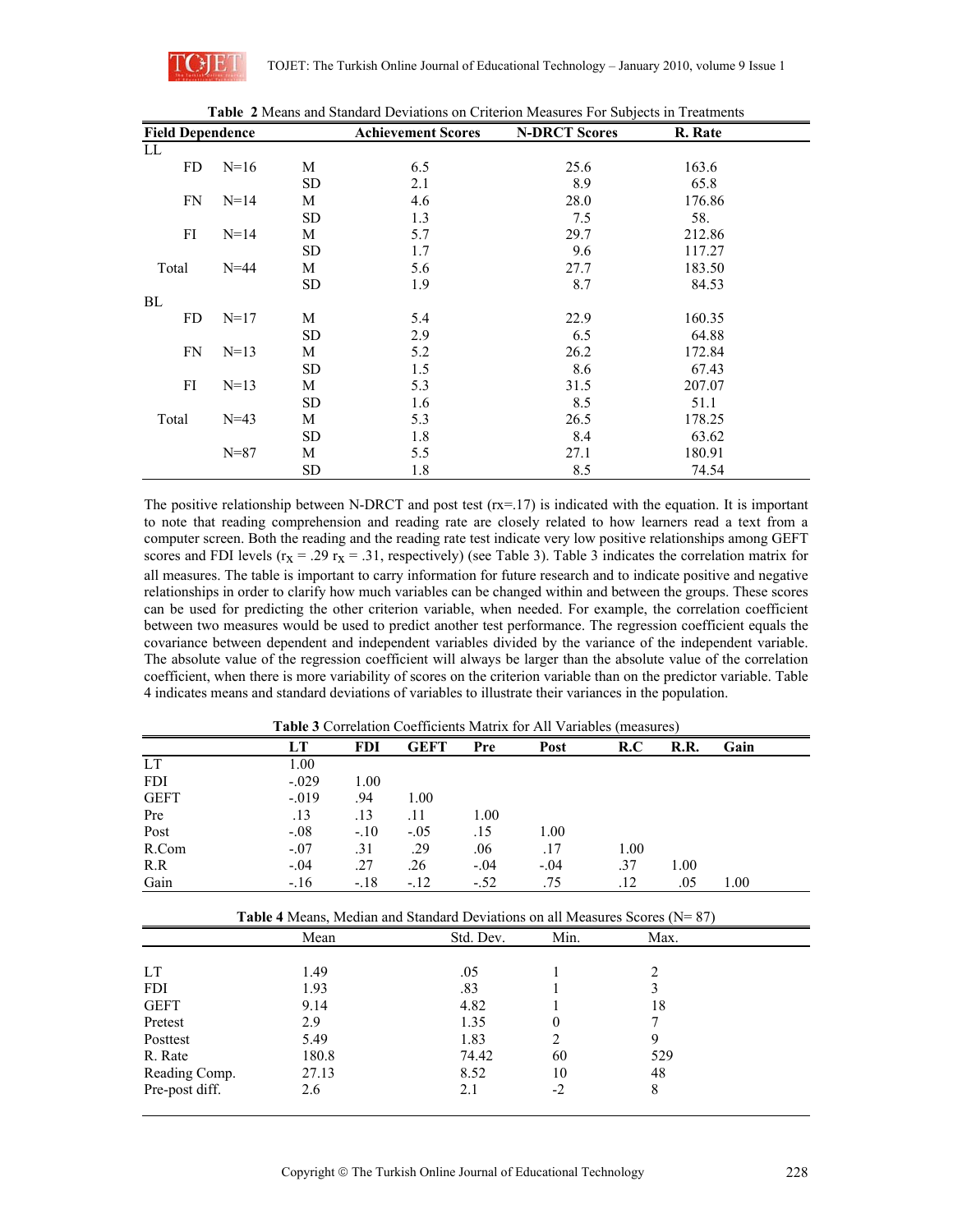

The study shows the analysis of regression coefficients between lesson sequence type and dependent variables  $(F3,86 = 0.26, p > .05)$ . When the standard deviations are equal, the regression and correlation coefficients are equal. These groups have different standard deviations (see Table 4); therefore, the regression and correlation coefficients are not equal. The result indicates a variance of the groups. The magnitude of the regression coefficient is directly proportional to the correlation coefficient. The study shows regression coefficients between field dependence and dependent variables (F<sub>4</sub>,86<sup>= 4.162, p > .05).</sup>

R-Squared ( $R^2$ ) provides an index of how well the independent variables predict the dependent measure.  $R^2$  is the proportion of the variation in the dependent measure that is accounted for by the prediction made from the independent variables. As shown in study, approximately 10% variance may be explained from the field dependence groups. This means that 10% prediction would be possible for a factor. In other words, the standard error of estimate would be the same between observed and predicted values of the dependent measures. These results indicate that N-DRCT, as a covariate, may not indicate enough power to explain its purpose with dependent variables, because the relationship is not strong enough, and the covariate is used to reduce the estimate of random or error variance in the dependent measure. ANCOVA assumes that the relationships between the covariate and the dependent measure are statistically equivalent within all groups or cells in the design. In brief, research results are given to clarify findings as follows.

#### **1.Is there a significant main effect between lesson sequence type (linear lessons versus branching lessons) on achievement in a WEB-Based Instruction?**

A two-way analysis of covariance was used with achievement tests (pretest and posttest) on the CBI geology tutorial lesson sequence types, with N-DRCT scores as a covariate. Achievement test results indicated no significant differences between treatment levels using LL and BL types (F<sub>3, 86</sub> = 0.26 p > .05).

#### **2.Is there a significant main effect between lesson sequence type (linear lessons versus branching lessons) on the reading comprehension scores?**

A two-way analysis of covariance was used with N-DRCT scores as a covariate. According to the analysis, there is no main effect on the reading scores. However, a two-way analysis of variance was used to analyze the effects of treatment groups on reading scores. Reading comprehension scores indicated no significant differences for using the LL and BL sequence type group (LL/BD) (F<sub>1,81</sub>) = 0.234, p > .05). Also no interaction was noted between the two factors.

#### **3.Is there a significant interaction between lesson sequence type (linear lessons versus branching lessons) and the cognitive style of field dependence (FD) as measured by achievement in a WEB-Based Instruction ?**

A non-significant interaction was noted between lesson sequence type (LL and BL) and the cognitive style of field dependence (FD/FN/FI) (F<sub>2,80</sub>) = 1.773, p > .05). The study shows the summary of the analysis for the gain score between the pretest and posttest difference. In addition, the study shows comparison among FDI levels and lesson sequence type on achievement (posttest) in the WBI (see table 5).

#### **4.Is there a significant interaction between lesson sequence type (linear lessons versus branching lessons) and the cognitive style of field dependence (FD) in terms of reading comprehension scores?**

A two-way analysis of variance was used with reading comprehension and reading rate scores. A non-significant interaction was noted between treatment groups (LL/BL) and field dependence (FD/FN/FI) levels using N-DRCT scores (F<sub>2,81</sub> = 0.574 p > .05).

|                |     |         |        | <b>Table</b> 5 Building vertices via for intervenient begins on white |         |  |
|----------------|-----|---------|--------|-----------------------------------------------------------------------|---------|--|
|                | DF: | SS:     | MS:    | F-Value                                                               | p-value |  |
| LT.            |     | 0.208   | 0.208  | 0.066                                                                 | 0.798   |  |
| <b>FDI</b>     |     | 21.181  | 10.591 | 3.348                                                                 | 0.040   |  |
| LT*FDI         |     | 11.023  | 5.512  | 1.773                                                                 | 0.176   |  |
| Covar.(N-DRCT) |     | 12.187  | 12.187 | 3.852                                                                 | 0.053   |  |
| Total          | 86  | 289.747 | 3.369  |                                                                       |         |  |

**Table 5** Summary of ANCOVA for Achievement Scores on WBI

## **DISCUSSION AND CONCLUSIONS**

Although the findings show non-significance in formal tests of hypotheses, a preference for branching lesson sequence was found. Specifically, the tests of hypotheses generated the following discussion and conclusions: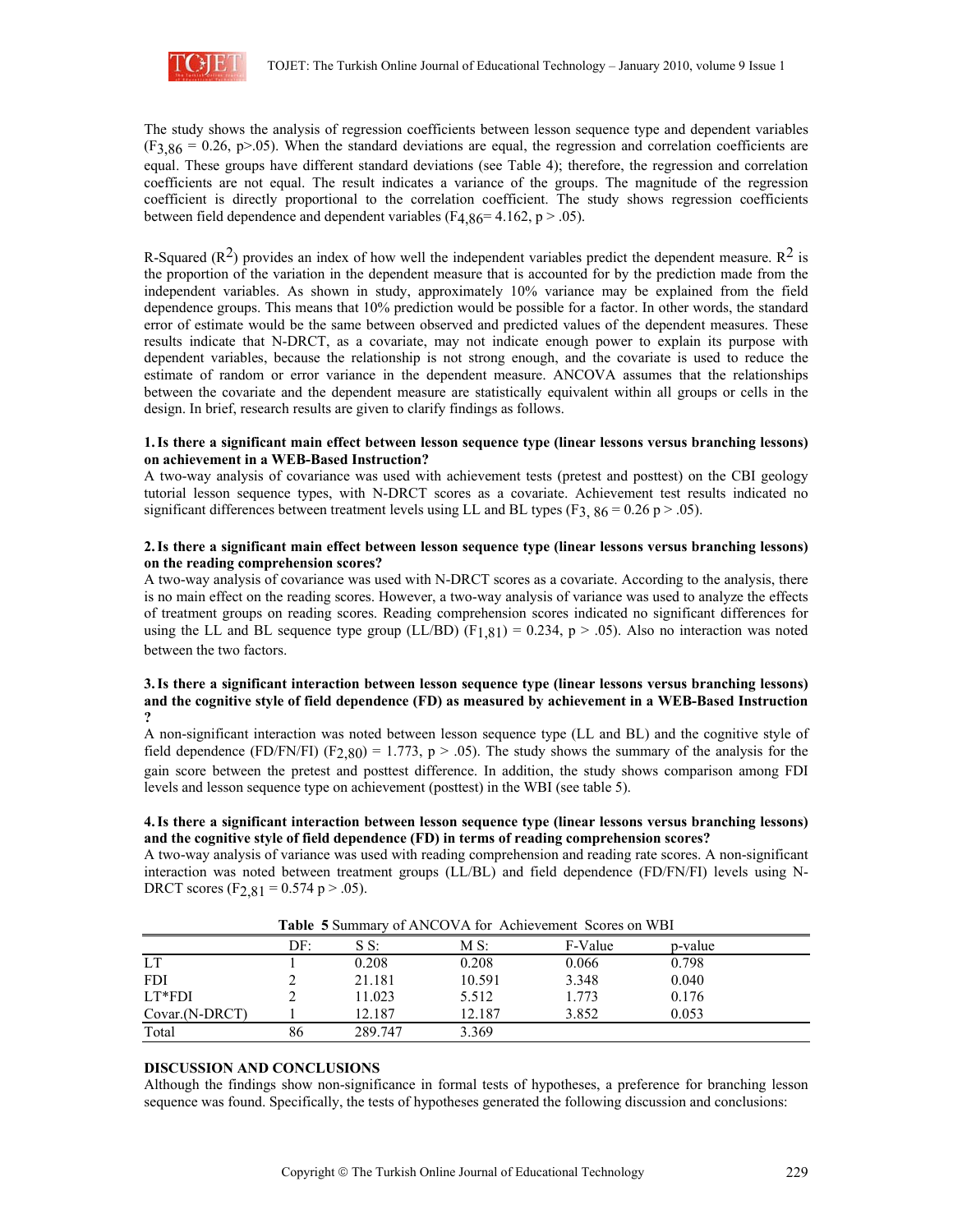

1. No significant differences occurred between students receiving the different lesson sequence type (LL and BL) on the achievement and learning scores from the WBI. The values for LL students ( $X = 5.64$  Std Dev. = 1.90 and BL students ( $X = 5.34$  Std. Dev. = 1.77) are without significance. Participants displayed preferences while working. Movement within the WBI screens is different and is based on learners' experiences in using computer and technology. Branching lesson type (BL) takes more time and effort than linear lesson type (LL) in WBI. The finding indicates that we needed research to indicate preferences for the variations of lesson sequence levels in the CBI tutorial and CBI lessons on the Web system. It is important to note that subjects' learning achievement, defined as a pretest and posttest difference score, shows some learning from the Web geology instruction although no significant main effect is indicated statistically. Results, according to descriptive statistics, indicate meaningful relationships in perceptual processes for the learners (see for the correlation matrix). For instance, human factors such as simplicity, student-computer dialogue, social amenities, spaciousness and relevance (Rambally & Rambally, 1987), and experience using computers seem to be important factors for recognizing students' learning in CBCI and WBI lessons (Bang & Dalsgard, 2006; Grabe & Grabe, 2007, Sorensen & Ó Murchú, 2006).

On the achievement test, students using LL sequence type ( $X = 5.64$ ) achieved scores close to those of students using BL text type  $(X = 5.34)$ . These results indicate that there are no significant differences between two lesson sequence types. This present study is consistent with the previous reviews of the literature. In other situations, because of a lack of main effects and interaction, the achievement score (posttest) in the WBI was taken as a criterion measure to compare the effectiveness of the mean values of dependent measures.

Gain score, learning from CBCI in WEB, indicates same result as well as achievement (post) score. It would be possible that the majority of students prefers to work with branching sequence lessons based on a lack of their computer experience and reading globally. A lack of computer experience may cause loss of attention and recognition for the lesson when subjects use WBI and technology. Visual movement for variations of text density levels would be complex in human information processing as a perception and human memory system. The situation in this study considers experience in computer use, in that all classes of subjects were taking their first technology and computer applications course at the university at the same time. That reason suggests a problem from one perspective in that receiving BL students focused on the WBI lessons for learning better than receiving LL students.

2. Reading comprehension from the computer screen was expected to be theoretically different for the cognitive styles and lesson sequence types. As indicated by Baker & Anderson (1982) and Garner & Reis (1981) comprehension may be related to cognitive style. Cognitive styles have predictive power to delineate comprehension abilities (Pitts & Thompson, 1984). For example, monitoring abilities such as schema-familiar and schema-unfamiliar text may have important implications for instruction and for the development of WBI computer screen (Pitts & Thompson, 1984). Moreover, as indicated by Spiro & Tirre (1980), field dependent students do not use prior knowledge as efficiently as do field independent students.

There was no significant main effect between lesson sequence types on reading comprehension scores, monitoring and operating abilities for successful reading from the computer screen in WBI. If students have difficulties with application of general rules for screen interface, they may not display high scores in their WBI lessons. From the correlation matrix, the negative relationship between lesson sequence types and reading comprehension scores was shown  $(r = -.07)$ .

As shown in the findings, however, both LL and BL lesson sequence types, relative to reading scores, were not found to be significantly different in reading comprehension (F<sub>1,86</sub>= 0.375, p> .05). However, a correlation between GEFT and reading comprehension was indicated  $(r = .29)$ . The low correlation would be based on a lack of reading comprehension because of students' second language. For this reason, the situation does not indicate expected findings. It was assumed that FI learning style is better than others at the college education. As noted previously from the literature FI students gained higher scores than FD and FN students (Dwyer & Moore, 1991, 1992, 1994; Ipek, 1995, Ipek, 1997, 1998; Ipek & Bayram, 1996; Lee, 1994; Moore & Bedient, 1986; Moore & Dwyer, 1991).

A non-significant interaction was noted between lesson sequence types and field dependence on achievement in a WBI geology lesson. It would be possible to see an interaction between two factors working with a large sample and a different content area, grade, and providing visual attention for the students (Grabe & Grabe, 2007; Henderson, 1992; Kintsch, 1980).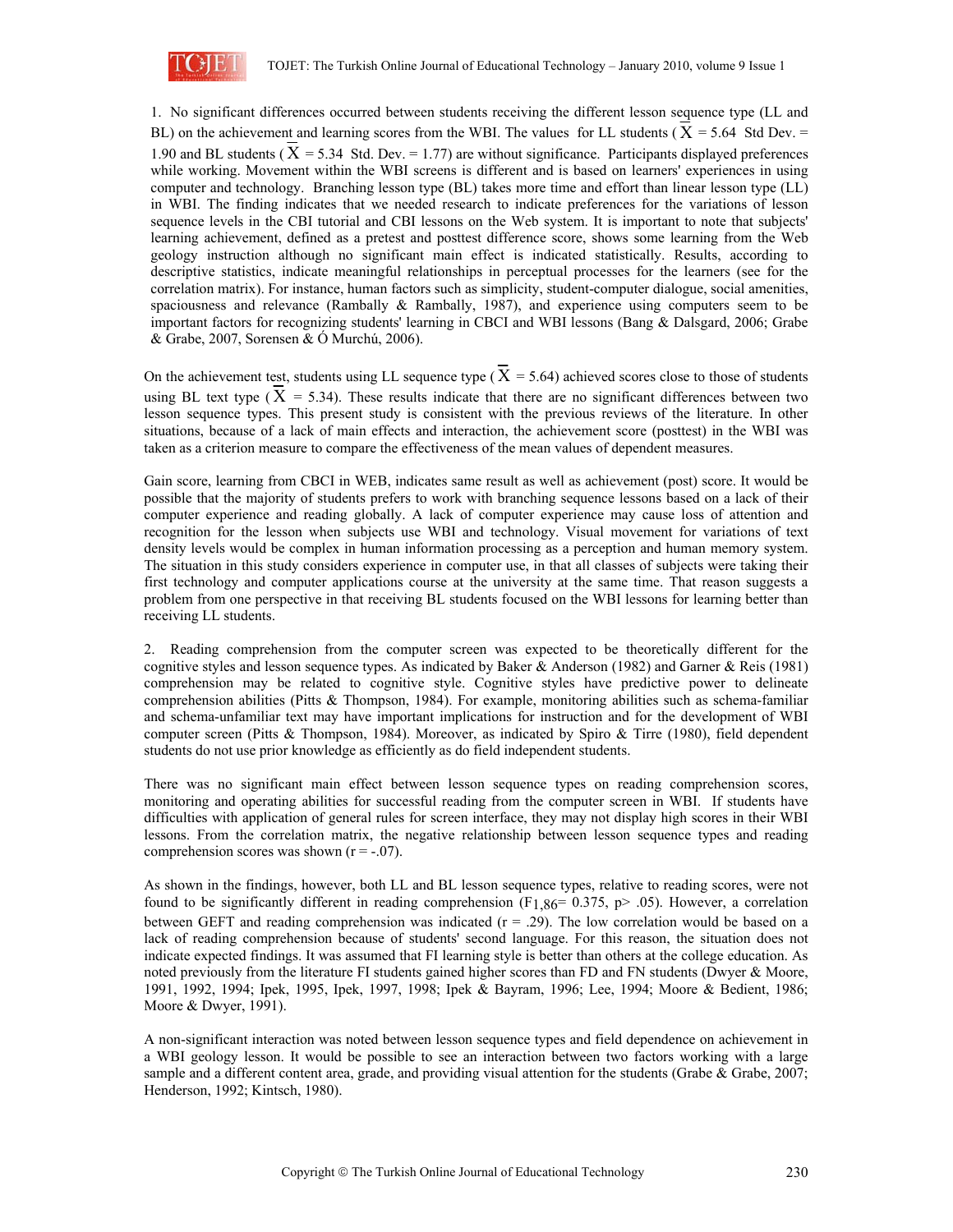

Further investigation of the various lesson sequence levels in WBI development and applications should be performed to review mean differences and their distributions for the effective screen design and cooperative learning strategies. The study was limited to investigating only two types of lesson sequence and levels. We need a clear definition of the lesson sequence strategies and their preferred styles for using WBI and Web design. The performance provides strategies for how perceptual behaviors, cognitive, and technological factors effectively support to create an instructionally effective WBI screen design with various lesson sequences. There was still lack of experimental information to support and clarify the effects of cognitive styles by means of perception, cognition and learners characteristics. We need to know how lesson sequence types may be able to effect teaching and learning processes for the different grades, levels, and disability learners according to their cognitive style of field dependence. Second, human characteristics such as intelligence, cognitive styles and interests, interface design, and a combination of the effects of designer, user, and system should be checked to develop effective instructional strategies in CBCI in Web (Carr et al., 2006; Carro, 2008; Eysenck, 1993; Grabe & Grabe, 2007; Kintsch, 1980; Rayner, 1992; Reinking, 1988). Further research should focus on variations of lesson sequence strategies and cognitive styles in psychological foundations that combine the effects of learners characteristics, technological factors and instructional design systems to achieve high scores with success in our classrooms via WBI.

3. In the present study, no significant interaction was observed between cognitive style of field dependence and lesson sequence types on the reading comprehension scores. However, it was expected that instructional conditions with visual effects would have been affected by level of study, reading speed, reading comprehension and students' performance. There are significant differences in treatment of both LL and BL. There is no significance on the reading test separately.

Notably, there is no interaction between the two main factors. However, reading comprehension scores for both lesson sequence type (LL/BL) were found to be no significant. Both reading comprehension abilities and perceptions to find a hidden figure may be related to the effects of eye-movement. We must combine technical, language, contextual, and programming factors to influence a learner's ability of perception, learning, and memory. We must see and understand the message to learn from it (Petterson, 1989). All processes may be presented as a perceptual cycle (Gale, 1993; Grabinger & Amedeo, 1988; Neisser, 1976; Woods, 1984). In addition, FI learners achieved higher reading scores than FD/FN learners in treatments and field dependence levels (LL/FI, BL/FI). It is considered to be a result of the distribution of subjects in the each category. For the LL/BL category, the high min and max scores were observed and the findings indicate reading abilities and perceptual processing for the each level on the two factors.

#### **Recommendations for future reseach**

Previous research results consistently showed field independent students scored significantly higher than field dependent students in similar treatment groups. As noted in previous chapters, field dependence is a continuum between two ends (Dwyer & Moore 1991; 1992; 1994; Moore & Dwyer, 1991; Oltman, 1968). On one end of the continuum, field dependence levels represent different perceptions for creating schema, information and sample by human visual sense. The result of this study showed no significant differences among FDI groups on dependent measures, achievement in WBI, reading comprehension, and reading rate in WBI. There were no significant main effects for the main factors according to Analysis of Covariance (ANCOVA). However, the study found out there was no significant difference on reading comprehension scores using two-way variance analysis (ANOVA) among field dependence levels and lesson types. The result of this study shows there are no significant interactions between factors on dependent measures, achievement on the Web, reading comprehension scores, and reading rate in Web lessons.

 To develop lesson sequence strategies and types on the CBI or WBI design, we need clear definition and international agreement for creating user friendly interface design which is based on social and international issues. In addition, human factors in the future software and WEB design should be defined to create new information techniques for presenting in content learning. For this reason, software designers and instructional designers should be aware of differences among learners based on cognitive effects and technological effects to avoid making more mistakes in CBI programs and WEB screens.

As a result, this study may provide considerations for field dependence levels and lesson sequence strategies in the WEB lesson design and CBI lesson design strategies. Lesson sequence design approaches on the computer screen design or Computer-Based Cooperative Instruction (CBCI) systems in WEB design may be important considerations for field dependence, and learning from a WEB program. The study may provide a linking or an interaction for using WEB systems in instructional design process with multimedia lesson design systems for cooperative learning.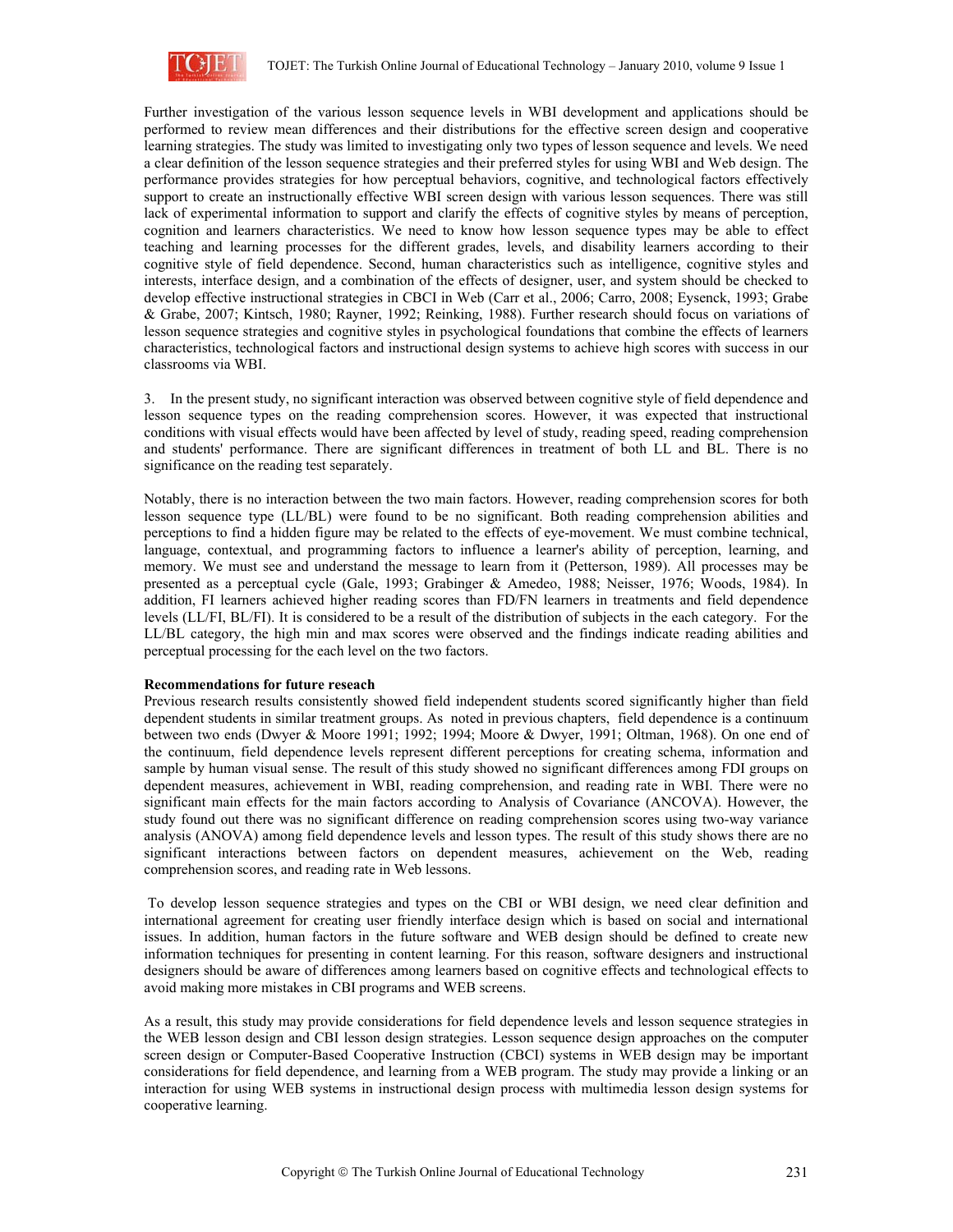

#### **Summary of the Study**

This study investigated the effectiveness of variations of lesson sequence types and cognitive style of field dependence on the dependent variables, the achievement on learning from WBI program, and N-DRCT scores which includes reading rate of college students at the undergraduate levels. Eighty-seven college freshman students were randomly assigned to the lesson sequence type, after being assigned into three cognitive style groups (FD, FN, and FI). The GEFT was used to determine their cognitive style levels as FD, FN, and FI. cognitive style levels were set as fixed effect factor levels. Treatment groups called linear lesson (LL) and branching lesson (BL) were set as random effect factor levels. With this design, the research analysis was completed according to a fixed effects model of ANOVA and ANCOVA. The study employed a randomized blocks design by assuming three cognitive style blocks of subjects in the experiment as a fixed effect model.

The independent variables (two factors) for the study were the use of lesson sequence types and cognitive style. The reading comprehension scores of the N-DRCT (The Nelson-Denny Reading Comprehension Test) were used as a covariate. Reading scores in computer screen design studies were indicated as a powerful prediction for the students' performance of novice and experienced learners. There was a positive relationship between students' reading scores and GEFT scores and FDI levels, respectively  $(r= .29; r = .31)$ . The mean differences of dependent measures were analyzed to clarify the main effects by using regression analysis, ANCOVA, and ANOVA. For the prediction model, no interaction parameters for factorial design were checked because of lack of interaction between two factors. Research analysis was done based on these assumptions in a model.

## **REFERENCES**

- Alessi, S. M., & Trollip, S. R. (1991). *Computer-based instruction: methods and development.* Englewood Cliffs, NJ: Prentice-Hall, Inc.
- Alessi, S. M., & Trollip, S. R. (2001). *Multimedia for learning: methods and development. (2nd Ed.)* Boston: Allyn and Bacon.
- Atkinson, R. C. & Shiffrin, R. M. (1968). Human memory: A proposed system and its control processes. In K. W. Spence & J. T. Spence (Eds.) *The Psychology of Learning and Motivation,* London: Academic Press.
- Baker, L., & Anderson, R. I. (1982). Effects of inconsistent information on test processing: Evidence for comprehension monitoring. *Reading Research Quarterly*, 17, 281-294.
- Bang, J. & Dalsgard, C. (2006). Rethinking E-learning shifting the focus to learning activities. In E. K. Sorensen, & D. Ó Murchú (Eds.). *Enhancing Learning Through Technology,* London, UK: Information Science Publishing.
- Bonk, C. J. & Reynolds, T. H. (1997). Learner-centered web instruction for higher-order thinking, Teamwork and Apprenticeship. In B. H. Khan (Ed.) *Web-Based Instruction*. Englewood Cliffs, NJ: Educational Technology Publications, Inc.
- Bravo, C. (2008). Protocols of coordination and structured communication in synchronous CSCL environments. In A. J. Mendes, I. Pereira, & R. Costa (Eds.). *Computers in Education: Towards Educational Change and Innovation*. UK; Springer-Verlag London Limited.
- Brown, J. I. (1981). *Examiner's Manual: The Nelson-Denny Reading Test*. Chicago, IL: The Riverside Publishing Company.
- Carr, T., Lally, V., De Laat, & Cox. G. (2006). Computer-supported collaborative learning and central research questions: Two illustrative vignettes, In E. K. Sorensen, & D. Ó Murchú (Eds.). *Enhancing Learning Through Technology,* London, UK: Information Science Publishing.
- Carro, R. M. (2008). Applications of adaptive hypermedia in education. In A. J. Mendes, I. Pereira, & R. Costa (Eds.). *Computers in Education: Towards Educational Change and Innovation*. UK; Springer-Verlag London Limited.
- Clark, R. C. & Mayer, R. E. (2003). *E-learning and the science of instruction: proven guidelines for consumers and designers of multimedia learning.* San Francisco, CA: Pfeiffer.
- Crossman, D. M. (1997). The evolution of the world wide web as an emerging instructional tool. In B. H. Khan (Ed.) *Web-Based Instruction*. Englewood Cliffs, NJ: Educational Technology Publications, Inc.
- Dwyer, F. M., & Moore, D. M. (1991). Effect of color coding on visually oriented tests with students of different cognitive styles. *The Journal of Psychology*, 125(6), 677-680.
- Dwyer, F. M., & Moore, D. M. (1992). Effect of color coding on visually and verbally oriented and tests with students of different field dependence levels. *Journal of Educational Technology Systems, 20*(4), 311-320.
- Dwyer, F. M., & Moore, D. M. (1994). *Effect of color coding and test type (visual/verbal) on students identified as possessing different field dependence levels*. Paper presented at the International Visual Literacy Association Annual Meeting, Tempe, AZ.
- Eysenck, M. W. (1993). *Principles of cognitive psychology*. Hillsdale: Lawrence Erlbaum Associates Ltd., Publishers.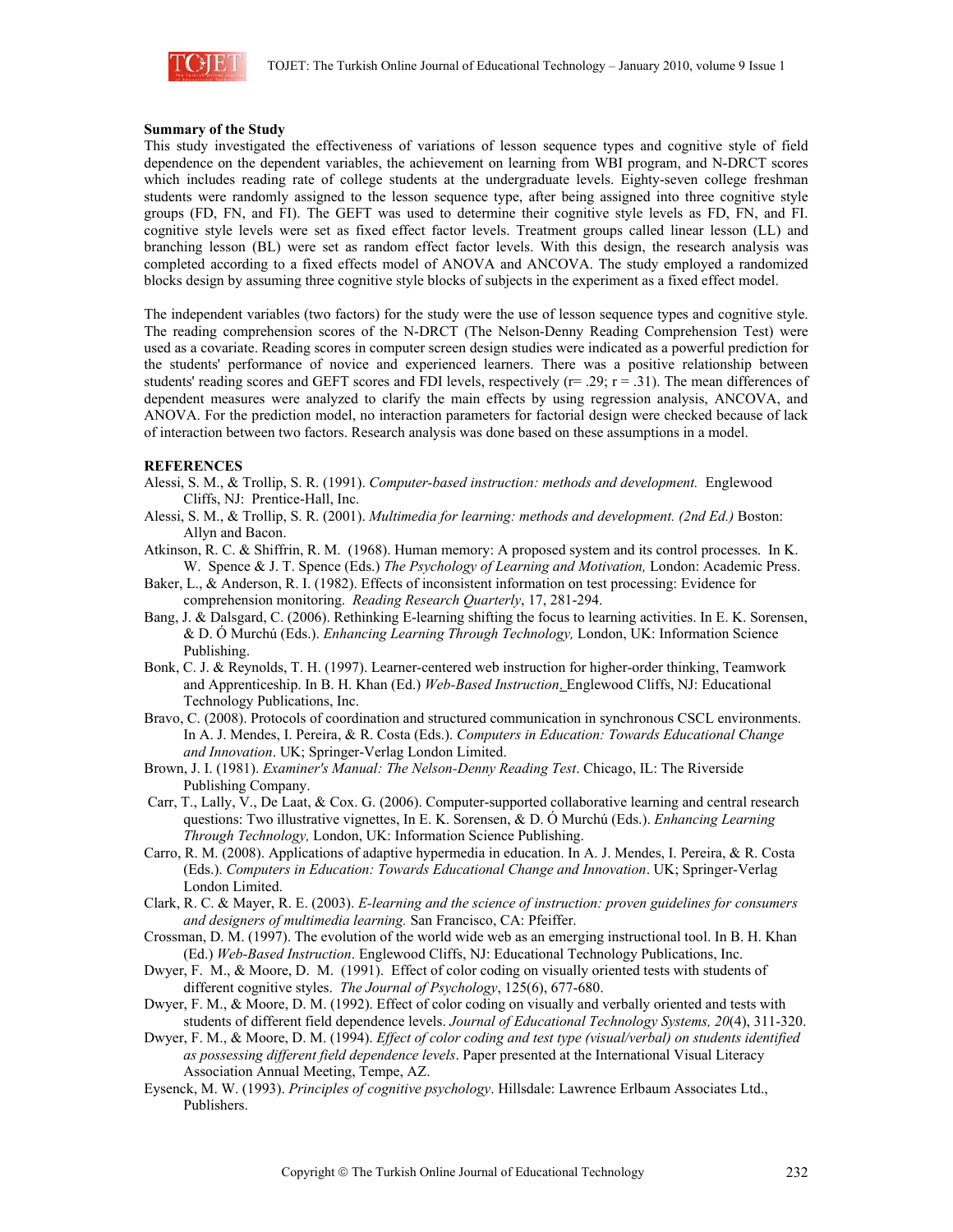

- Freed. M. N., Ryan, J. M. & Hess, R. K. (1991). *Handbook of statistical procedures and their computer applications to education and the behavioral sciences*. New York: American Council on Education and Macmillan Publishing, Inc.
- Gale, A. G. (1993). Human response to visual stimuli. In W. R. Hendee & P. N. T. Wells (Eds.), *The Perception of Visual Information*. (pp. 115-133). Springer-Verlag New York, Inc.
- Garner, R., & Reis, R. (1981). Monitoring and resolving comprehension obstacles: An investigation of spontaneous text look backs among upper-grade good and poor comprehenders. *Reading Research Quarterly,* 16, 569-582.
- Goldstein, K. M. & Blackman, S. (1978). *Cognitive styles: five approaches and relevant research*. New York: Wiley, Inc.
- Goodenough, D. K. & Witkin, H. A. (1977). *Origins of the field-dependent and field-independent cognitive styles.* Educational Testing Services, Princeton, New Jersey, July. (ERIC Documentation Reproduction Service No. ED 150155).
- Grabe, M..& Grabe, C. (2007). *Integrating technology for meaningful learning*. Boston, MA:
- Houghton Mifflin Company.
- Grabinger, R. S. & Amedeo, D. (1988). CRT text layout: perceptions of viewers. *Computers in Human Behavior.* 4, 189-205.
- Henderson, J. M. (1992). Visual attention and eye movement control during reading and picture viewing. In K. Rayner (Ed*.), Eye movements and visual cognition: Scene perception and reading* (pp. 260-283). New York: Springer-Verlag, Inc.
- Ipek, I. (1995). The Effects of window presentation type and field dependence on learning from a CBI geology tutorial, *Dissertations Abstracts International*,(University Microfilms No. UMI DAO 72699)
- Ipek. I. (1997, October). *Considerations for CBI screen design with respect to field dependence and computer window presentation type*. Paper presented at the annual meeting of International Visual Literacy Association, University Park, PA.
- Ipek, I. (1998, February). *The effects of text density levels and cognitive style of field dependence on learning from a CBI tutorial.* Paper presented at the meeting of Association for Educational Communications and Technology, St. Louis, Missouri.
- Ipek, I. (2001). *Bilgisayarla öğretim: Tasarım, geliştirme ve yöntemler (Computer-Based Instruction: Design, development and methods).* (Pelikan) Tıp-Teknik Kitapcılık Ltd. Sti. Ankara, Turkey.
- Ipek, I. & Bayram, S. (1996, February). *The effectiveness of window presentation type and cognitive style of field dependence on learning from a CBI tutorial*. Paper presented at the meeting of Association for Educational Communications and Technology, Indianapolis, IN. USA.
- Johnson, D. W & Johnson, R. T. (1985, October). Cooperative learning: one key to computer assisted learning, *The Computer Teacher*. 11-15.
- Jonassen, D. H. (1985). Interactive lesson design: A taxonomy, *Educational Technology*, 25(6), 7-17.
- Jonassen, D. H . (Ed.). (1988). *Instructional designs for microcomputer courseware.* Hillsdale, New Jersey: Lawrence Erlbaum Associates, Inc.
- Jonassen, D. H. (1989). Functions, Applications, and Design guidelines for multiple window environments. *Computers in Human Behavior.* 5, 185-194.
- Khan, B. H. (1997) Web-Based Instruction (WBI): What Is It and Why Is It? In B. H. Khan (Ed.) *Web-Based Instruction*. Englewood Cliffs, NJ: Educational Technology Publications, Inc.
- Kintsch, W. (1980). Learning from text, levels of comprehension, or: Why anyone would read a story anyway. *Poetics*, 9, 87-98.
- Kulik, C.,& Kulik, J. (1986).Effectiveness of computer-based education in colleges, *Association for Educational Data Systems Journal*, 19, 81-108.
- Kulik, J. , & Kulik, C. (1987). Review of recent research literature on computer-based instruction. *Contemporary Educational Psychology,* 12, 222-230.
- Kulik, J. , & Kulik, C. (1991). Effectiveness of CBI: An updated analysis. *Computers in Human Behaviors*, 7, 75-94.
- Kulik, J. A. , Bangert, R. L. & Williams, G. W. (1983). Effects of computer-based teaching on secondary school students. *Journal of Educational Psychology, 75*(1), 19-26.
- Kulik, J. A., Kulik, C. C., & Cohen, P. A. (1980). Effectiveness of computer-based college teaching: a metaanalysis of findings. *Review of Educational Research, 50*(4), 525-544.
- Lee, C. H. (1994). *The effects of auditory cues in interactive multimedia and cognitive style on reading skills of third graders*. Unpublished doctoral dissertation, University of Pittsburgh, Pittsburgh, PA.
- Malheiro, S., Morgado, L. & Mendes, A.Q. (2008). Analysis of engaged online coloborative discourse: A methodological approach. In A. J. Mendes, I. Pereira, & R. Costa (Eds.). *Computers in Education: Towards Educational Change And Innovation*. UK; Springer-Verlag London Limited.